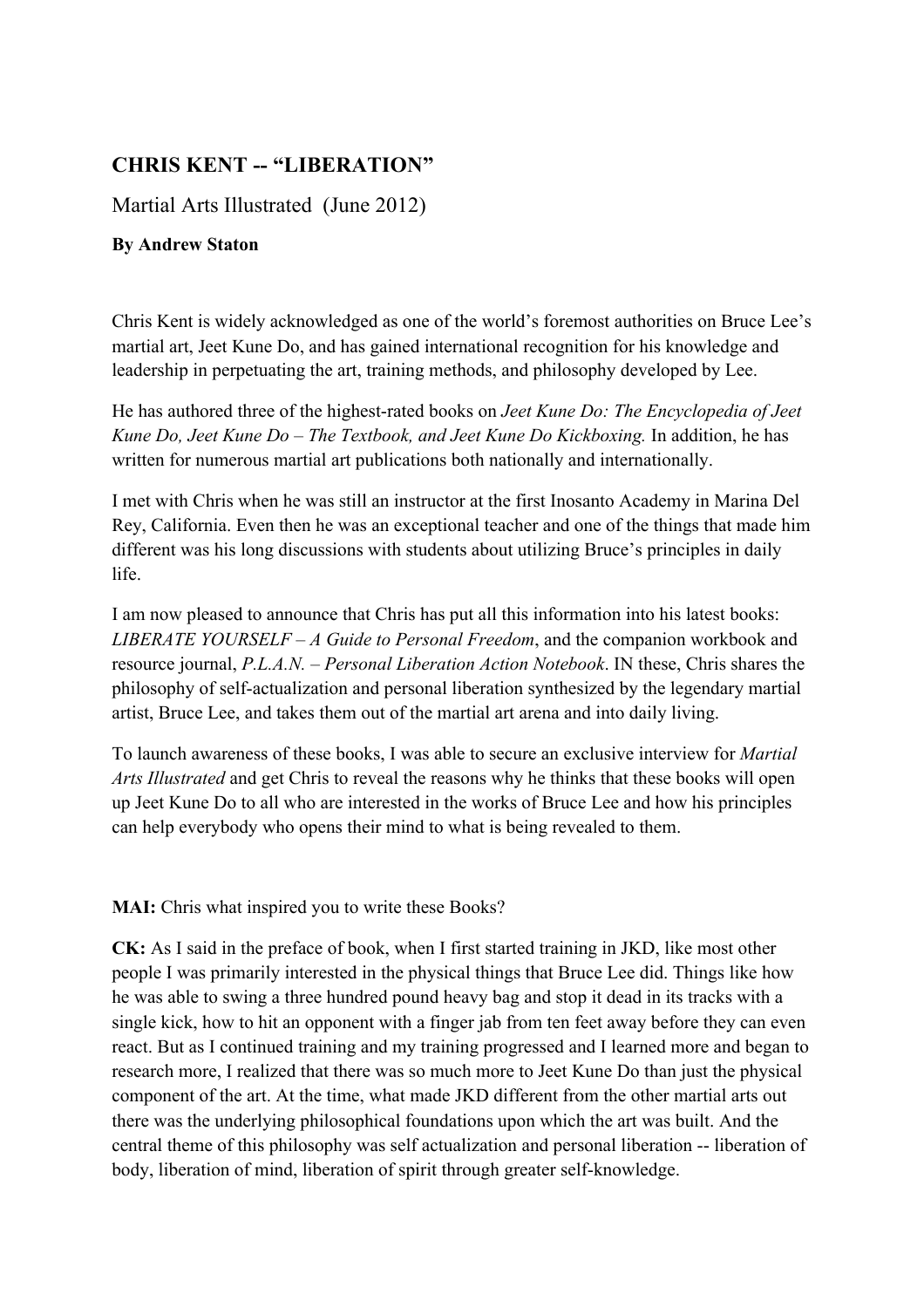So that opened those doors to me and I began to investigate those in greater detail. The mental and spiritual aspects of JKD really struck a resonant chord within me and so I made it one of my goals to develop my knowledge and my understanding of these philosophical principles as much as I could.

As I did this I came to the realization that it was Bruce Lee's mind that informed everything he did with the martial art. It wasn't so much the other way around. It was the attitude with which he approached his training and his personal development. Those thought processes that he used were what allowed him to actualize his full potential, or at least his potential up until the time that he passed away, because honestly, I don't feel that he achieved his true potential because his life was cut short.

So again, as my training progressed I began to start looking at the broader application of these principles and this philosophy. One of the things that my teacher, Dan Inosanto always stressed to me from the time I started training was that what we learned in the gym, in the school while we were training had to be taken out and utilized in the world, in our daily living. That was one of the ultimate goals of Jeet Kune Do. Another thing that he always stressed to me, which he said Bruce used to relate to him, was that life is combat and should be dealt with accordingly. That if we understand combat we understand life. And I have to say that initially I thought that was kind of a dark or pessimistic way of looking at things. But as I developed as a martial artist I began to see exactly how true this analogy was once you truly understood it.

As you know, I've been involved with Jeet Kune Do for almost thirty nine years now, and I've met and trained with people who I feel are some of the greatest martial artists in the world. And I've had the opportunity to travel and teach, both across the United States and other countries around the world. And during that time I've come across all kinds of people who, when the discussion turns to Bruce Lee, will tell you things such as, "Man, Bruce Lee has changed my life.", "Bruce Lee inspired me to do such and such," etc., but when you ask them what it was about Lee that had such an effect upon them or affected such change, most of them cannot put it into words. That became part of the impetus of this book. We see and we hear a lot about how Bruce Lee changed the world, and I think that is truly great. What I am interested in and what my goal is through the writing of these books is to help individuals change their lives. To be able to share with people, through my years having grown up in the art, the various philosophical tenets that Bruce Lee utilized in his personal quest for selfactualization and personal liberation. To help people identify, understand and integrate those principles in their own life. And who knows, perhaps in so doing, like Lee, they may end up changing the world themselves.

The primary book, Liberate Yourself! has been in the works for probably fifteen years at least. It's something I've always wanted to but one reason or another taken the time or got around to doing it. And finally the opportunity presented itself to be able to do it. Like I said, it's something I felt very strongly about, and I just saw that over the years there was one particular side of JKD, the physical component. A few comments here and there about "liberate yourself" and things like that, but nothing that was substantial or that people could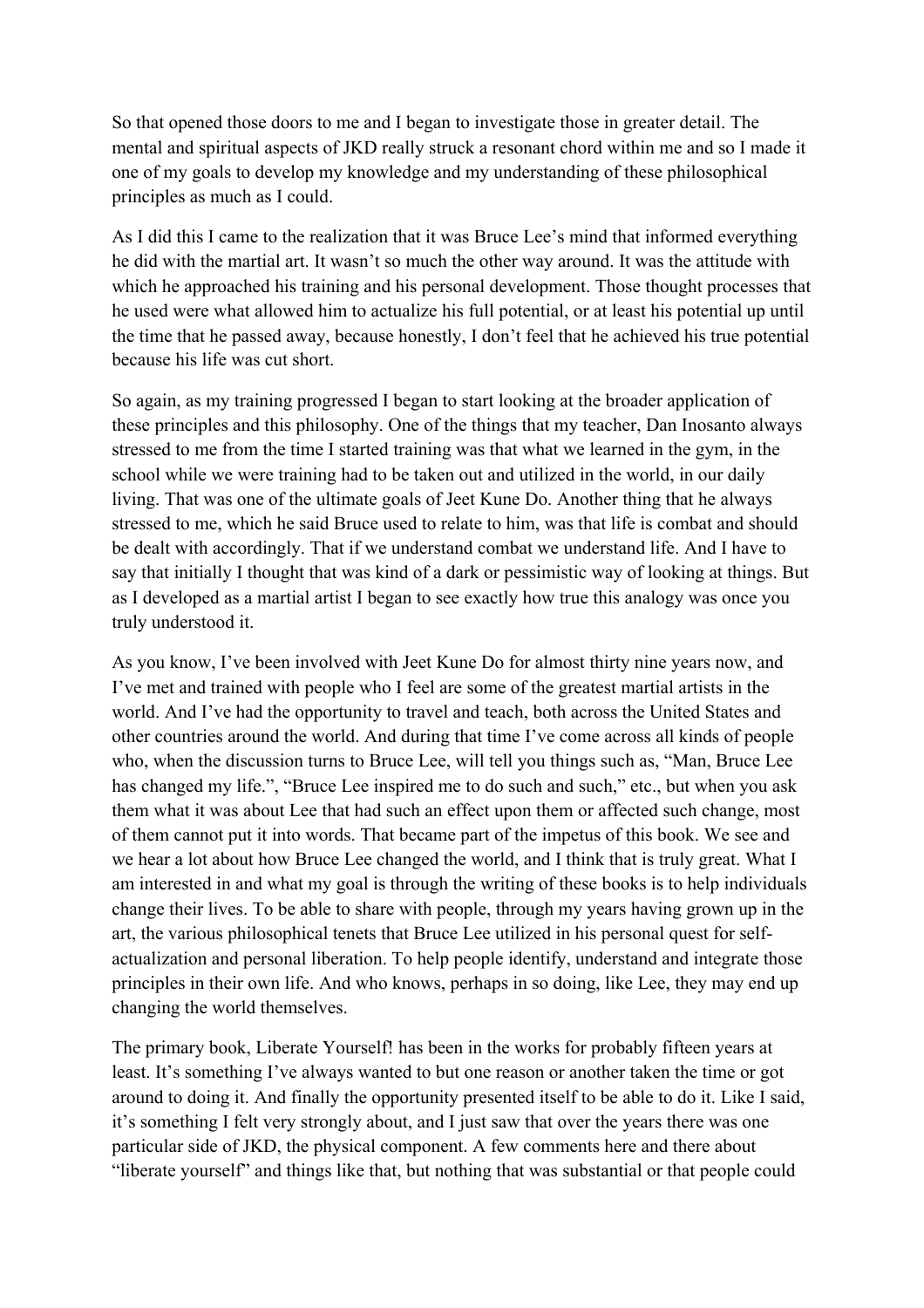really sink their teeth into. And that was always my goal, to be able to take these ideas because I felt strongly about them and how beneficial they would be.

**MAI**: Who are you aiming the books at everyone or Martial Artists and why?

**CK:** Well, there's the main book, "Liberate Yourself! - A Guide to Personal Freedom" and there's the "P.L.A.N. - Personal Liberation Action Notebook" which works in conjunction with the main book. It's a workbook and resource journal that people can write in, search themselves, find answer to questions about themselves. That's specifically for them. The books are aimed anyone who is sincerely interested in self-development, personal growth, and possibly liberating themselves from anything that's holding them back or that they feel is holding them back or restricting them in some way. So the books are aimed at everybody; martial artists, musicians, writers, office workers, anybody who is interested in developing themselves and actualizing their own potential.

**MAI**: Presumable the title comes from Bruce Lee's original quote of "Liberate yourself from classical Karate" -- how much of the books are an evolution of the original Jeet Kune Do that Bruce came up with?

**CK:** Actually the title came from the quote on the book which is part of Bruce Lee's gravestone -- "Your inspiration continues to guide us toward our personal liberation." Again, liberate yourself, move toward your own personal liberation. That's where the title came from.

**MAI**: Is there material in your books which advise the reader to commit themselves to learning every time an opportunity presents itself in daily living?

**CK:** Yes. It offers guidelines, a fluid set of operating principles that an individual can use. So committing yourself to learning either something about yourself or about something else everyday, that should be a given. You know, you have the choice, you can either choose to progress or you can choose to stagnate and possibly regress. Situations that occur offer us opportunities for learning and personal growth.

**MAI**: Do the books give both the technical and philosophical aspects to daily Living and show structural framework that Bruce Lee built to facilitate his growth and development as both a martial artist and a person?

**CK:** It was, to use the analogy, it was like the Yin-Yang. Bruce's personal development came through utilizing the principles that are put forth in the book. Those principles helped facilitate his growth, not only as a martial artist, but also, and possibly more importantly, as he stated frequently, as a human being. These underlying or core principles gave him the attitude and the wherewithal to continue on his own path, as they will with anybody else. There is no central structural framework if you will, that's the great thing about it. A person can open the book and go to any subject or any chapter that they feel relates to them or relates to what they're going through at this particular time, or what they're dealing with. So there's a structural framework that isn't set or concretized.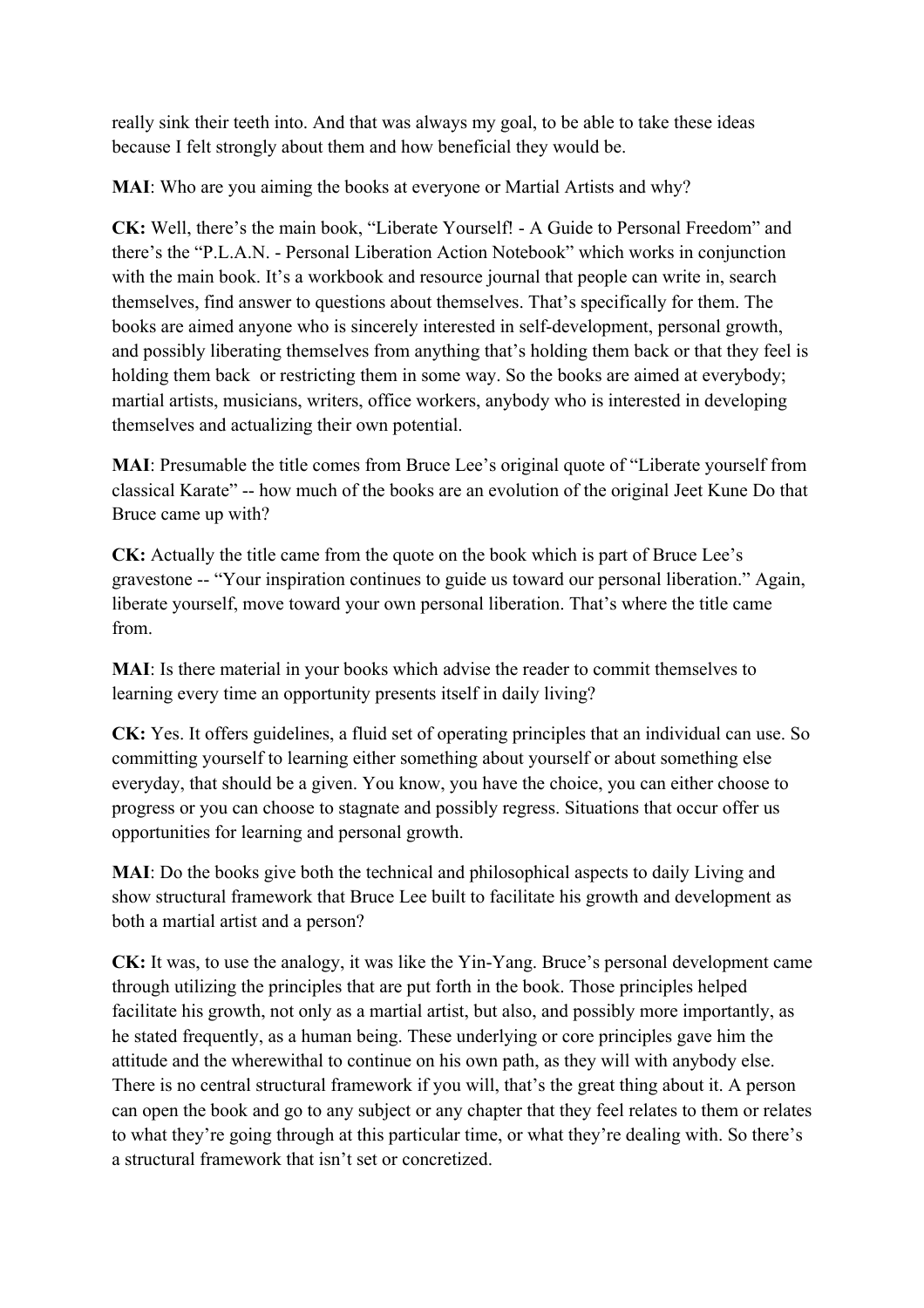**MAI**: Would you say Simplicity plays a big part in personal development and how do you explain that by asking questions and coming up with the answers is critical to understanding the JKD way of thinking and studying?

**CK:** I'm going to break this into two sections. The first is regarding simplicity and its role in personal development. Yes, I believe that simplifying things can allow us to achieve more. I can relate simplicity to the hacking away of the non-essentials or the un-essentials. In the same way that one does it in martial art, you can do it in your life. Are these things actually essential in your life, or non-essential? Do you need them or not need them? If you don't need them, why are you maintaining them at this particular time? And even in your approach to doing something. The idea in JKD that if you see something and it is being done it three moves to accomplish it, can the same result be achieved with two movements, or possibly one movement. So simplicity plays an integral part in personal development.

The second part of the question -- JKD has been referred to as a "problem-solving" art. The individual has to actively participate in solving problems and coming up with solutions otherwise they will never truly understand it. So having the critical mind, if you will, not simply an open mind that takes in anything that comes along, but a fluid, open yet critical mind to be able to look at things and ask questions such as "Why is it done this way?" -- "Is this the best way of doing it?", etc. are integral parts of an individual's personal growth.

**MAI**: How does directness help in everyday living?

**CK:** Directness can be looked at in several ways. Being honest, being forthright, to use the idea of honestly expressing yourself, which is one of the core tenets put forth in the book. Are you talking around in circles, are you honestly expressing what's going on or what you feel or think without having to deal with the fear of being misunderstood or miscommunication. The other way is going directly where it is you want to go or doing what you want to do without wasting time or getting sidetracked.

**MAI**: There is always a lot of talk about non-classical and that it permits freedom, personalized thinking, and modification how do you describe this in your book?

**CK:** If we relate that to traditional martial arts, in the classical trained systems you never questioned your Sifu, you did exactly what you were told to do, you didn't change things. If you did you got into trouble and were often ejected from the school or excommunicated. It was very tradition-based. And when it comes to our thinking, sometimes it's easy for people to locked into tradition-based thinking. I think this way because my teacher thought this way, or my parents thought that way or my religion thinks that way. So this individual is not thinking for themselves they're simply staying on the track that's been put forth already by whoever it is. And sometimes it's fear that keeps them locked into that idea.

**MAI**: It is said that Bruce Lee set out to revolutionize fighting by developing a fighting method that was built on the cornerstones of non-classical, directness, and simplicity. However along the way, however, Jeet Kune Do became a revolutionary philosophy for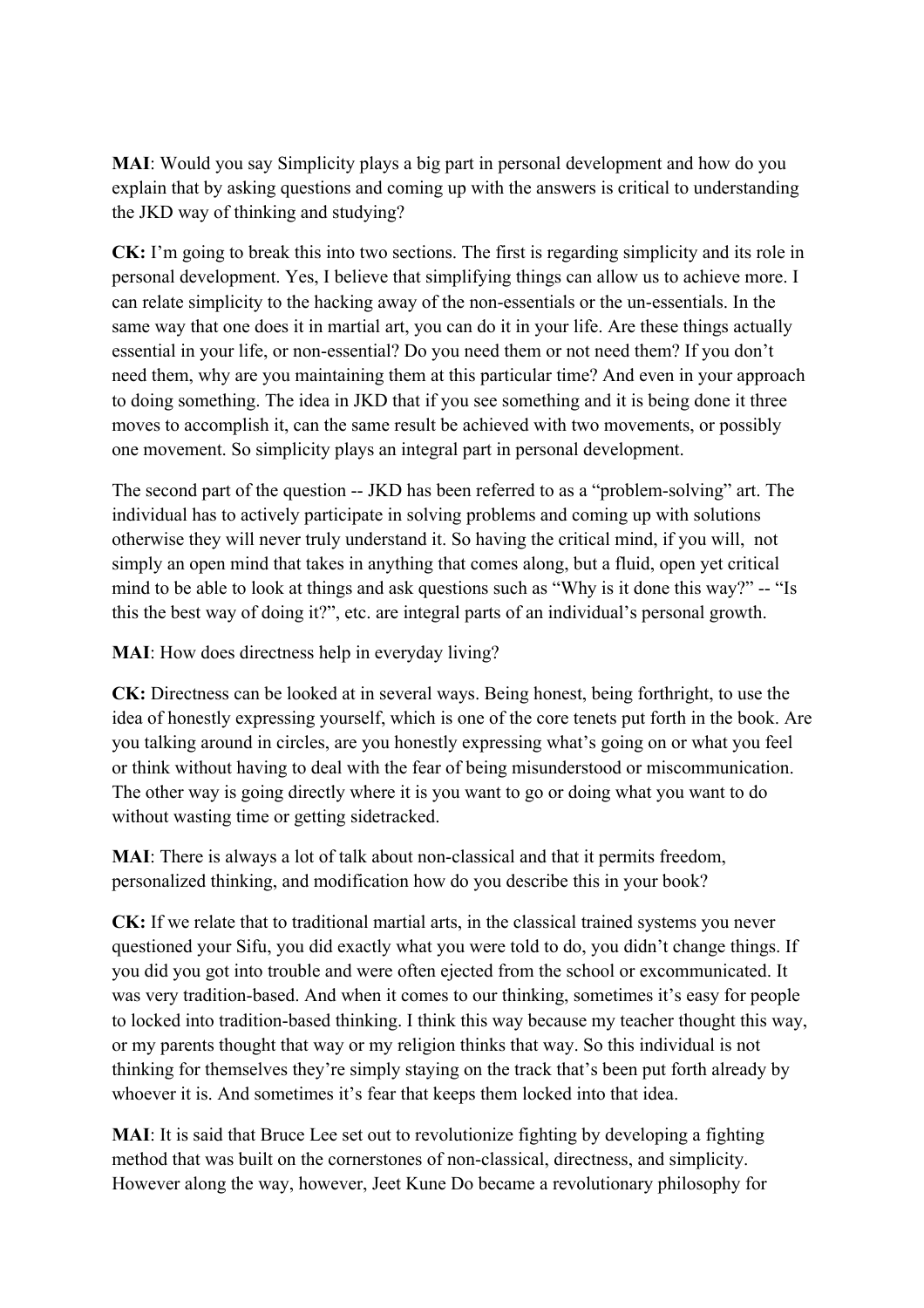personal freedom. It became a process that lead to personal growth and development. Is this what these books are exposing?

**CK:** When one looks from a historical standpoint, initially, yes, Bruce Lee was looking at creating what he referred to as "the ultimate gung fu system" or the "ultimate martial art system." And so he transitioned from Wing Chun to Jun Fan Gung Fu to eventually what became known as Jeet Kune Do. But as that philosophy continued to grow, and that's why I think it's important that you have to follow that evolution through to the end, it became about doing away with styles completely. Becoming a free and creative martial artist on your own and using the cornerstones of simplicity, directness, and non-classical as foundations. So yes, it moved from being an art to a philosophy if you will towards martial art. That is brought out in the book.

**MAI**: Would you say the books help us in learning, understanding, and using the valuable information and is a great way to move forward in our own journeys towards selfactualization.?

**CK:** The material is there in the book, it's up to the individual to use it. Some individuals might just read it as a nice little book about philosophy or philosophical ideas and not want to take it any further. The choice is entirely up to the individual. The books can definitely help you understand the philosophical tenets, and one of the things I've tried to do is relate from a martial art context to a life context, giving examples from my life of having to deal with certain things, as well as examples from other people's lives. So yes, it can help you, but again the only person who can use the material is the person reading the book.

**MAI**: Is it correct to say that the context and body of your books will help you understand and study and the way of Jeet Kune Do.? Which only serves as a vehicle for you to develop or achieve your full potential through creativity, independence, spontaneity, and a grasp of the real world?

**CK:** I definitely think the book could help anyone who is studying Jeet Kune Do because it helps them see the philosophical foundations that underpin the entire art. As I've said, for some people there are just the physical aspects of JKD, and I think that's very limited. You know, it's just all about physical technique, or maybe they'll toss in one or two little anecdotes here and there. I think the book will help somebody improve their understanding of JKD because it would give them a clearer grasp on what Bruce Lee was attempting to move towards in it. And if they choose to use that material for their own personal growth and personal development, I think the books would be very beneficial.

**MAI**: Would you say that these books divulge what Jeet Kune Do is and how it is a prescription for personal growth and development?

**CK:** I think it would be incorrect, or a simplification to say that the book divulges what Jeet Kune Do is, because the book is not about the art and science of JKD. It's about the central themes that go along with JKD. Themes such as personal development, individualization,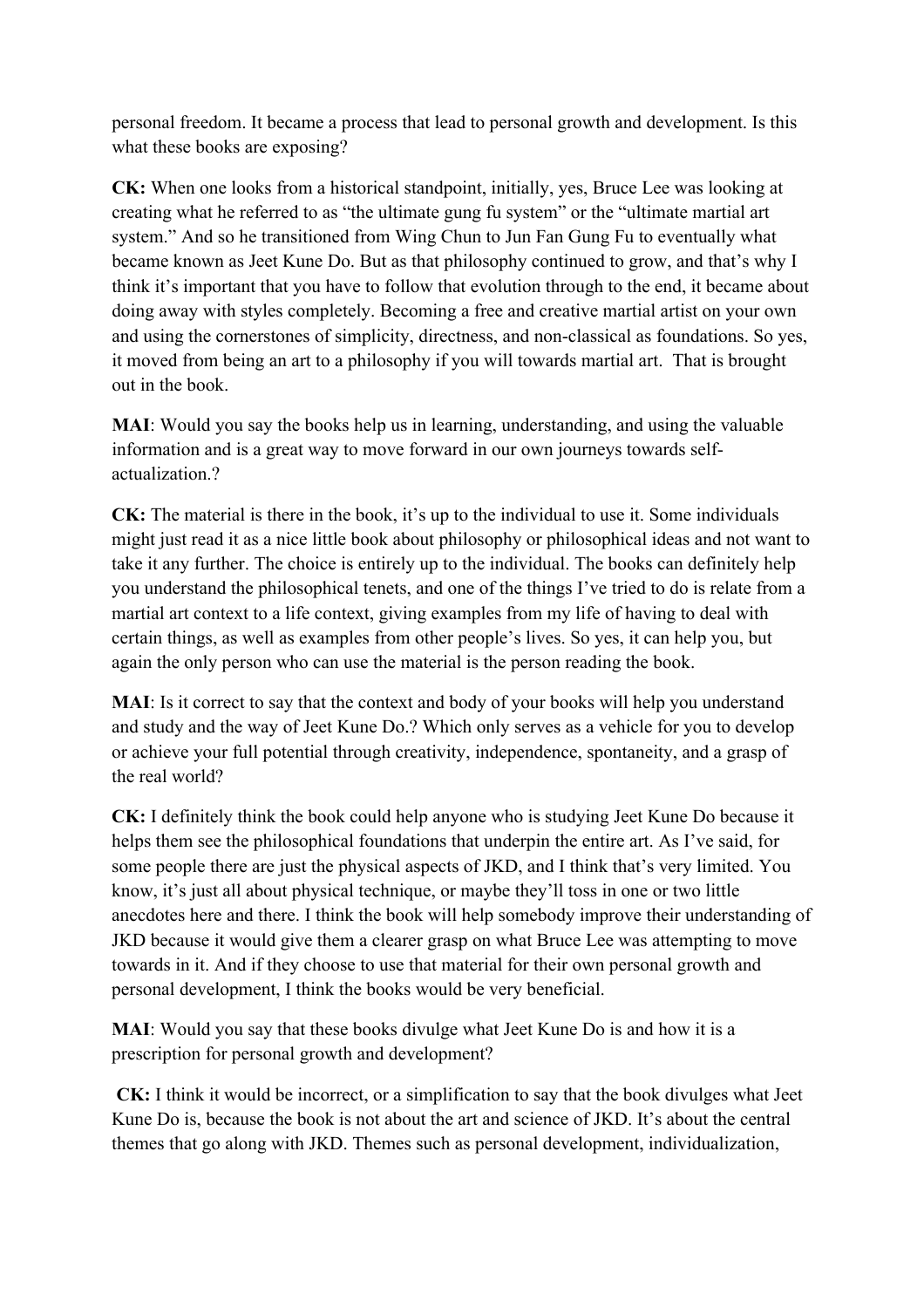liberation from anything, be it mental or physical. So no, It's not about the physical aspects of JKD, and yet it is a book that shares with people some of the major factors in JKD.

**MAI**: in your belief is it right to say in the beginning, Bruce's path was leading him towards a revolutionary fighting method, but in the end a process was born?

**CK:** Yes, in the beginning, Bruce Lee's path was directed toward developing a revolutionary fighting method if you will -- the ultimate gung fu system. But realizing along that path that there is no cessation point, that it is a continual and on-going process. So while in the beginning Lee was trying to come up with something, but in the end it shifted into a much, much broader application. The principles went into his filmmaking, they went into all aspects of his life, in the same way that they should do for each of us.

**MAI**: How do these books help you grow as a person, and are they the ingredient you need as a powerful self change agent, and that change agent is the process that is called Jeet Kune Do.?

**CK:** The books can help an individual grow as a person as long as that individual is willing to do the work that's necessary to change themselves and bring about growth. The process is not called Jeet Kune Do. Jeet Kune Do is the name that was given to the particular martial art. You need to put a name to it, because it's a way of thinking, a way of feeling, a way of being. So no, it's not the change, it's not the process called Jeet Kune Do. It might sound flippant, but to use Lee's analogy, "It's just a name. Don't fuss over it." It's the material, it's not an art, it's a way of being.

**MAI**: This process called process of Jeet Kune Do in name, would you say it is a tool that will lead you towards personal liberation because it does not restrict you to doing things only certain ways. Although there is a structure to Jeet Kune Do, would you also say there's freedom within that structure?

**CK:** One of the fundamental tenets of JKD is "Using no way as way; Having no limitations as limitation." Well, what does "using no way as way" mean? Does an individual actually understand what that means and how do they apply that to what they're doing in their life, how they're living their life. We're back to the same idea we discussed earlier. This is not Jeet Kune Do. It is an integral part of the overall Jeet Kune Do, if you will, but it is not Jeet Kune Do. It is utilizing and applying the fundamental principles that Lee applied to his study of martial arts. The maintaining fluidity of thought and action, "be like water," what does that mean. Immersing yourself fully in the moment in whatever you're doing. I don't care if it's martial art training, playing a piano, reading a book, walking along a country road. Are you fully there in that moment or are you physically there but mentally somewhere else.

**MAI**: Whilst reading these books will there be a journey of growth and Jeet Kune Do will be a source of inspiration?

**CK:** There will only be a journey of growth if the individual decides to take the journey. They can read the book and sit in their living room and not do anything from now until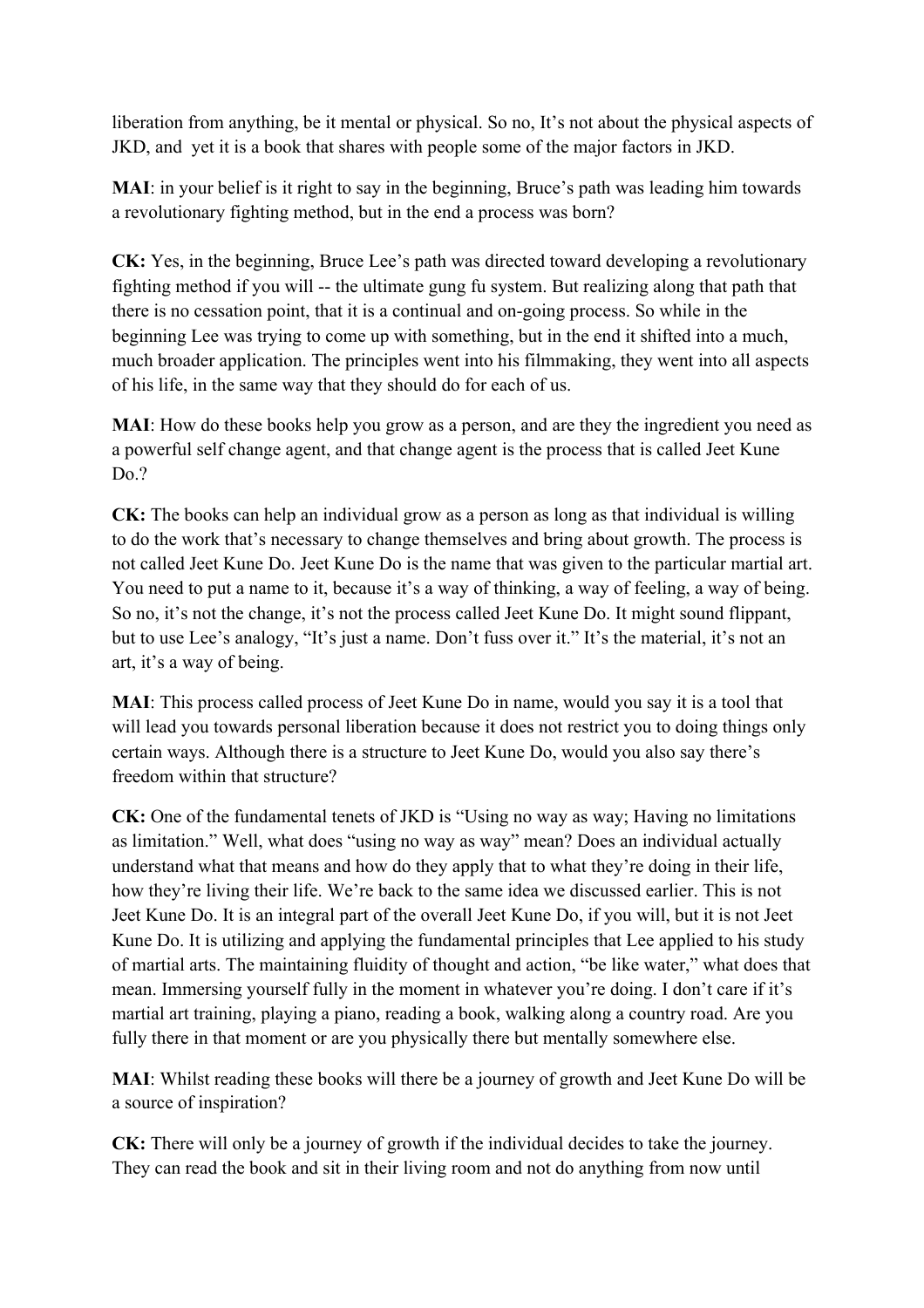doomsday and that's exactly what it will just be, a book, not a repository of ideas or catalyst for thought and action. If they are a martial artist and they choose to follow the path of JKD then great. And if they follow some other path, that's great too. It's entirely up to the individual.

**MAI**: Can you explain that by acquiring knowledge, is not the objective, because knowledge alone is useless?

**CK:** One of the core tenets covered in the book is that it's not how much you know, but how much of what you know that you can apply. Putting your knowledge into action. While acquiring a knowledge base and a certain amount of knowledge is a prerequisite in anything you're doing or want to do, whether you're a doctor or a mechanic, etc., just having that knowledge by itself but not being able to apply it serves no purpose. It's simply sitting there doing nothing. So acquiring knowledge is one thing, applying that knowledge is another thing entirely.

**MAI**: Do the books show the reader how to apply their knowledge and what to do with the power gained in association with that knowledge. In other words, the knowledge becomes usable knowledge when you can actually apply the theory they have learnt?

**CK:** This relates to what we just discussed. People say "knowledge is power," but in reality "applied knowledge is power." Knowledge is potential power. Applying it is kinetic. So it only becomes useable when you can actually apply the material that you've learned. In martial arts, it's doesn't matter how many techniques you know. If you have belts or sashes, it doesn't matter how many belts you have or what colour they might be, if you cannot take the techniques and apply them as reflex action in a combative situation, then it doesn't mean anything.

**MAI**: Chris, in life, opportunities come along that can forever change your future. Many times these opportunities are squandered due to family, fear, friends, indecision, and other real and perceived obstacles. Life change requires moving outside your comfort zone and change also requires seizing the right opportunities. Do you think your books will help the reader seize these opportunity, and allow themselves to change their future for the better?

**CK:** I think the books will help an individual develop their capacity to recognize opportunities and be able to size-up those opportunities. Whether they choose to take those opportunities or be an individual thing. Life requires moving out of your comfort zone in anything. Change is very necessary. If a person can take the idea and possibly readjust their perception to see change as an integral and necessary part of life, and looking for the opportunities instead of just looking from a fear-based perspective such as "This change is going to be bad.", who knows it might be phenomenal or great change. The book will give them ideas on how they can recognize opportunities and then take advantage of them.

**MAI**: If the reader is ready or not to begin a lifelong journey into Jeet Kune Do and the powerful and transforming opportunity, Is it true to say that by reading your books they have